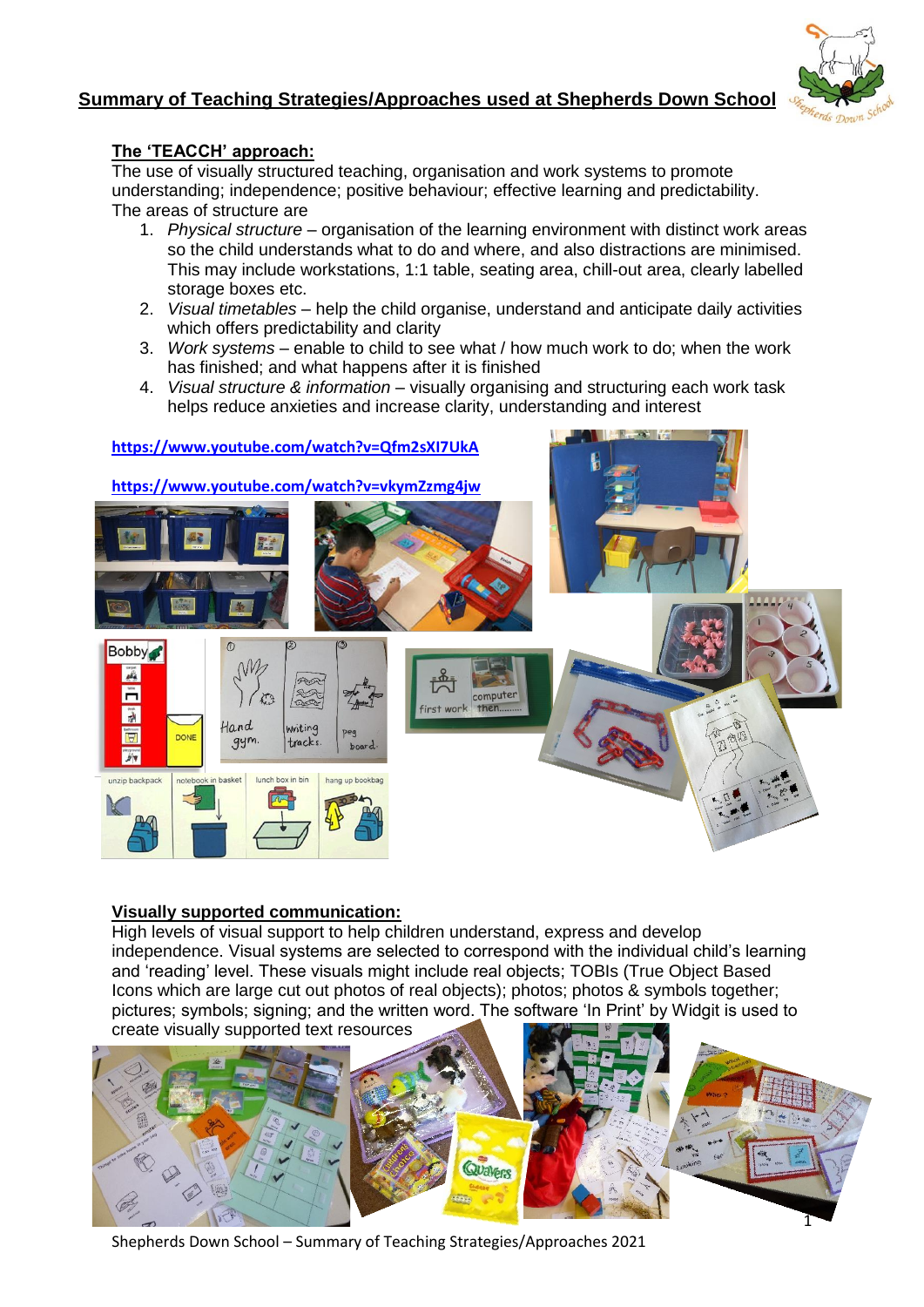### **Makaton:**

Makaton is a unique language programme that uses symbols, signing and speech to enable children to communicate. It supports the development of essential communication skills such as attention and listening, understanding, memory, recall and organisation of language, and expression. Makaton symbols can also be used to support literacy skills. Research shows that Makaton can help to support spoken language development for some children.



 <https://www.youtube.com/watch?v=je16d8dmnWo> <https://makaton.org/TMC/AboutMakaton.aspx>

## **Picture Exchange Communication System (PECS):**

PECS teaches a child to ask others for things he/she wants, by giving an adult a picture of the item in exchange for the actual object, for example giving someone a bubbles picture to ask for some bubbles. PECS is taught in a structured way, in phases, and helps a child to understand how to communicate with others. In the early PECS phases, the child may need physical help to learn how to exchange a picture for something that he / she wants. In the later phases, the child is taught to recognise a range of pictures, how to find them within a PECS communication folder and how to put the pictures together to make sentences e.g. 'I want biscuit', 'I want red playdoh'. In the final phases, individuals are taught to answer questions and comment. Research has shown that using PECS helps develop speech for some learners

<https://www.youtube.com/watch?v=ejfrtuyO4VM>

<https://pecs-unitedkingdom.com/videos/>



## **Communication boards / books:**

Communication boards are another way of using symbols and pictures to support a child's communication, such as with making requests (e.g. I want a drink) and also with communicating for other important reasons, for example to instruct others, make a comment, ask to stop or to do something different. Adults can help the child's understanding of vocabulary and concepts on the communication boards by using the boards themselves. In addition, this supports the adults with slowing down and simplifying their spoken language. This approach also enables the children to see adults using ways of communicating that are important to them, which can increase a child's motivation to use a communication board or other visual system e.g. PECS. The boards can contain a small number of pictures or can become quite complex with lots of symbols. At this point, a communication book may be introduced. Often this will be within an app format, although paper versions are possible.



Shepherds Down School – Summary of Teaching Strategies/Approaches 2021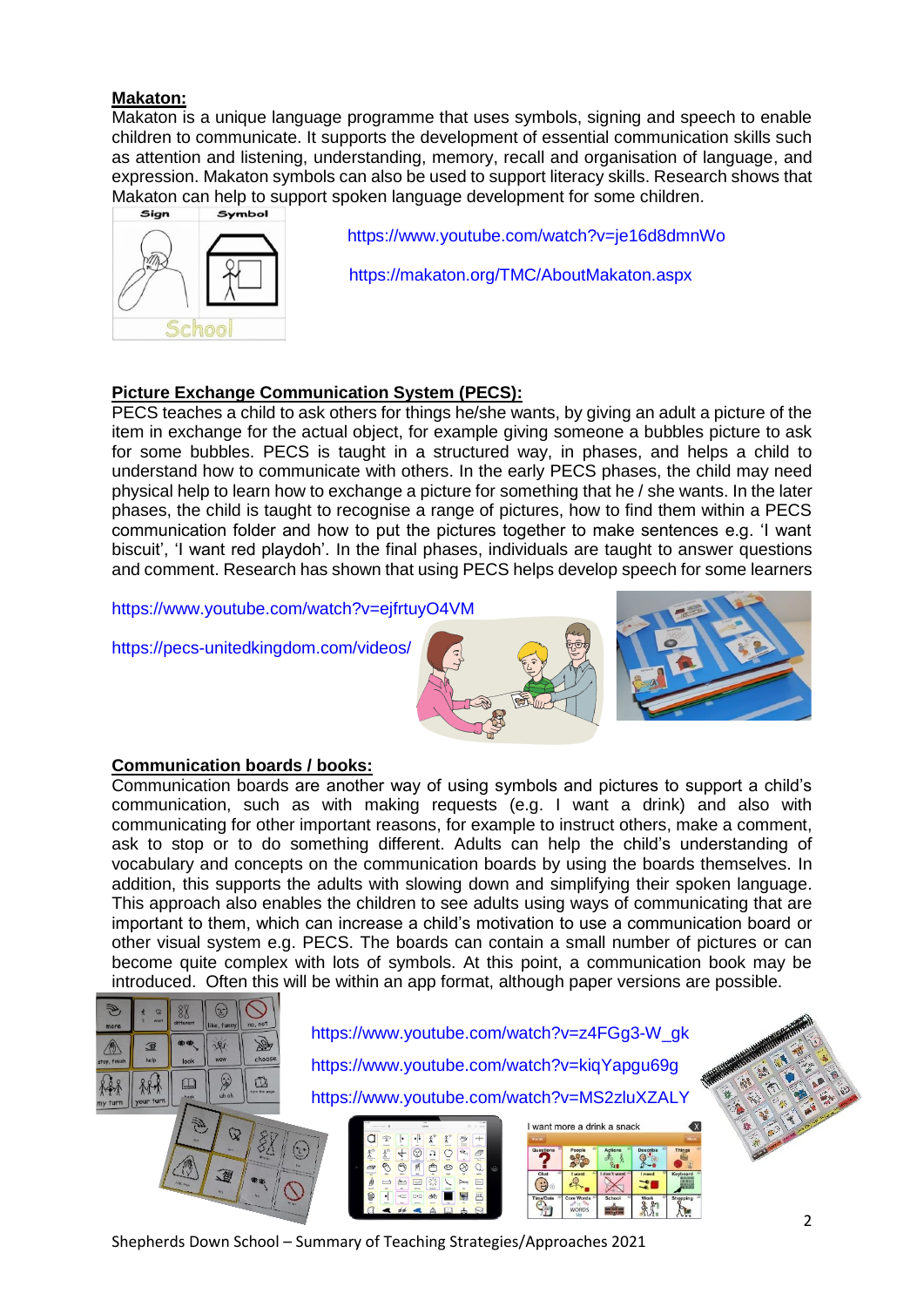### **Talking Mats**:

Talking Mats can support a child with thinking about a topic or issue through the use of pictures. This approach is based on a 'top scale' of symbols such as 'I like it' / 'I don't know' / 'I don't like it' OR 'this helps me' / 'I'm not sure' / 'this doesn't help me'. The child is then given individual pictures to place along the scale e.g. 'I like PE, 'I don't like assembly'. Talking Mats can help children to understand and respond within conversations that are more abstract or require them to give an opinion.



<sup>®</sup> | https://www.youtube.com/watch?v=xqPBHxxLerA <https://www.youtube.com/watch?v=vzFPU-iRkd0>

## **Blank Language Level:**

• The Blank Language Model helps to support and further develop a child's understanding of abstract language and verbal reasoning. It gives us a tool to be able to develop children's language development in a structured and developmental way. It allows us to support children's understanding at the right level or to challenge children at the appropriate level. This model moves from understanding and answering concrete questions to more abstract questions. The 4 levels are Naming, Describing, Re-telling and Justifying & Problem Solving



Think about questions <https://www.youtube.com/watch?v=cghDboDXvrk>

### **Attention Autism Strategies (Bucket Time):**

Attention Autism is an intervention model designed by Gina Davies, Specialist Speech and Language Therapist. It aims to develop natural and spontaneous communication and attention skills through the use of visually based and highly motivating activities. Gina's primary objective is that the sessions are fun and "*offer an irresistible invitation to learn*"! The Attention Autism programme progresses through a series of 4 stages, building on each skill level. Each new stage is introduced when the group is ready to expand attention skills.

[https://www.youtube.com/watch?v=Bq\\_I4ANy6L4](https://www.youtube.com/watch?v=Bq_I4ANy6L4)

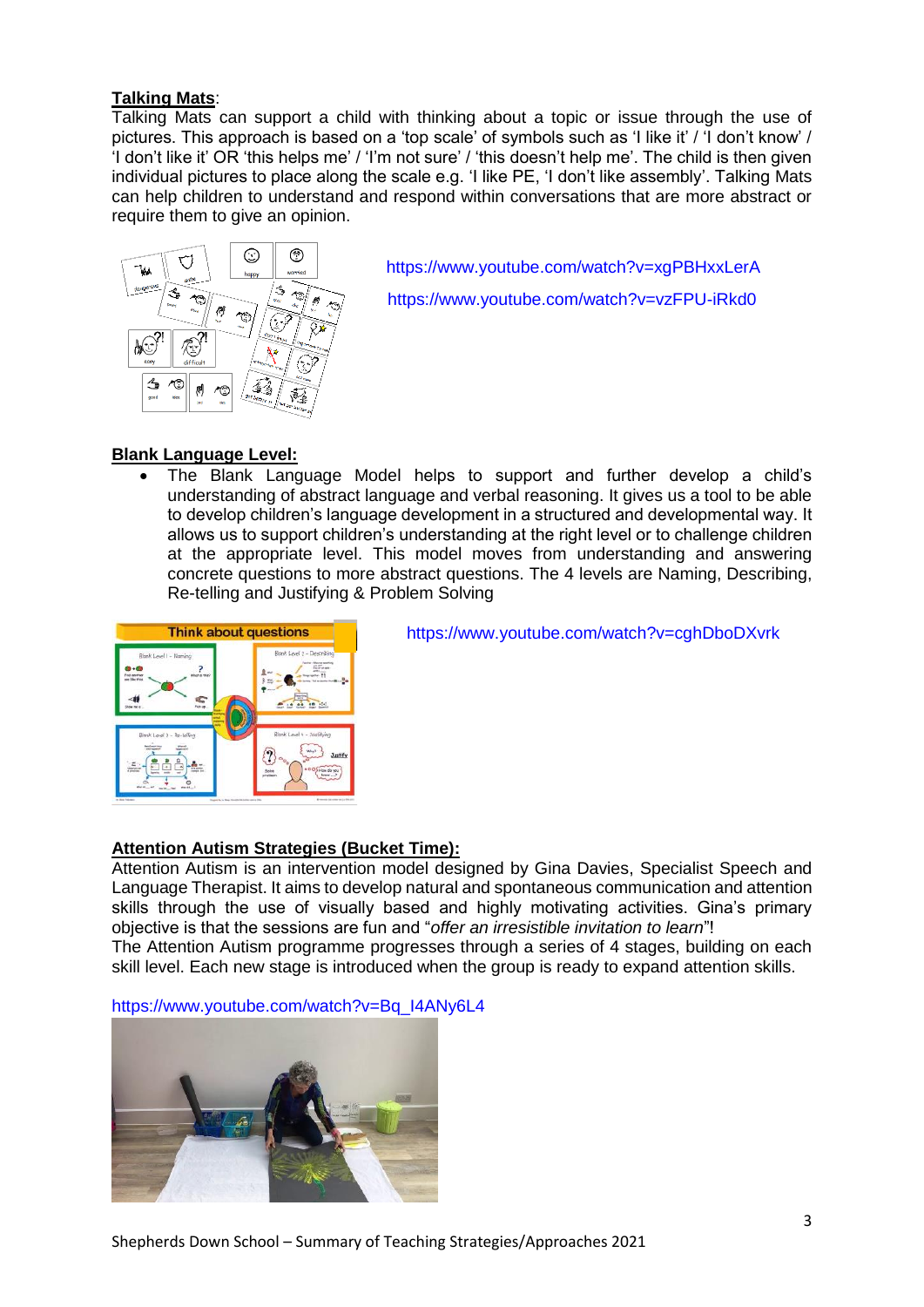### **Tac Pac:**

Tac Pac is an activity that pairs music and touch to promote communication and social interaction as well as helping to heighten body awareness through proprioceptive stimulation, and being beneficial for developing anticipation, sequencing and social interaction

During these sessions, children are paired one to one with a familiar adult. Through linking familiar music consistently with objects, actions and people in a pattern of different activities, the partners communicate with each other.

<https://www.youtube.com/watch?v=T5Y-RYTTNs0>



#### **Intensive Interaction:**

Intensive interaction is a fun process based on what is known about how communication ordinarily develops for young children. The approach works by progressively developing enjoyable and relaxed interaction sequences between the interaction partner and the person doing the learning. The member of staff uses imitation, vocalisations and sensitive use of timing and tempo, allowing the child to dictate the pace of the interaction.

For some children this should be the basis for all interactions throughout the day as well as the technique used for discrete teaching of communication skills.

<https://www.youtube.com/watch?v=FGWxZSvHNHE>



### **Call and Response:**

Call and Response offers an opportunity to be directly and meaningfully involved in language at a very basic level. Poems, stories and plays can be performed in a similar way, using call and response (one person calling out a line which is immediately repeated by everyone else, producing a rhythmic atmosphere). The piece can be divided into short verses or sections, with possibly a 'cap line' or sound effect at the end that everyone does together. In this way the verses are easy to learn and provide an opportunity for pupils with spoken or signed language skills to lead the activities. There are many other ways of participating, including rocking, stamping, clapping, vocalising and merely enjoying the process of being part of the rhythm of the group



 [https://www.youtube.com/watch?v=ySd1lhY\\_WT8](https://www.youtube.com/watch?v=ySd1lhY_WT8) <https://www.youtube.com/watch?v=8dYx8orzAOk> <https://www.youtube.com/watch?v=3n0zBhIe7Wo>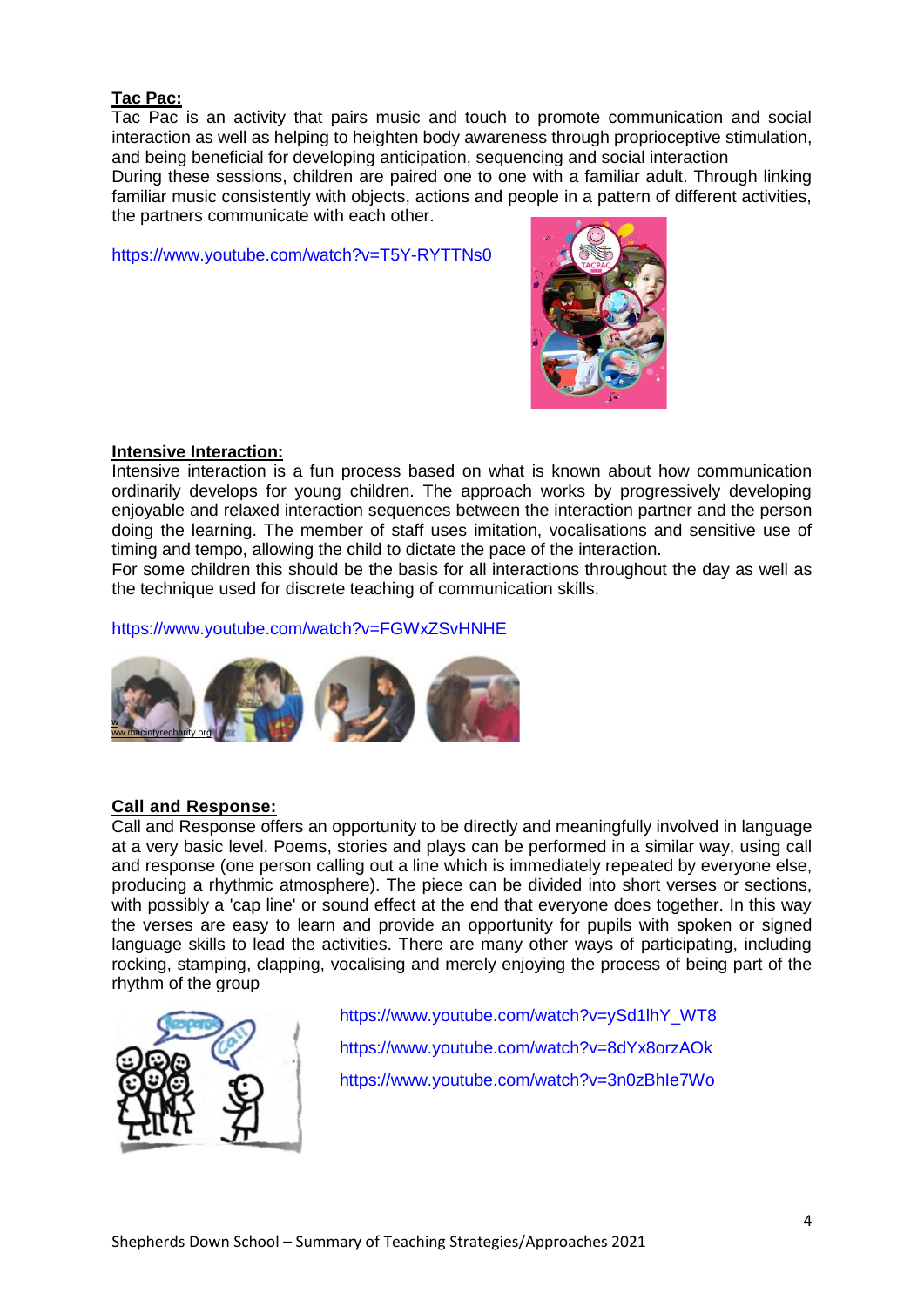## **Colour Coded Sentences (CCS):**

CCS is a method of teaching children how to understand and build sentences by linking colours to word meanings. The colours reflect four key roles - who, what doing, what, where – and can also be used to support understanding and use of longer sentences containing how and why.

| Who?<br>Subject | What<br>doing?<br>Verb | Τo<br>what?<br><b>Object</b> | <b>Where?</b><br><b>Place</b> | When?<br><b>Time</b> | How?    | ଛ<br>$\widehat{\bullet}$<br>Irst little pig<br>building |
|-----------------|------------------------|------------------------------|-------------------------------|----------------------|---------|---------------------------------------------------------|
| The<br>girl     | IS<br>eating           | a<br>banana                  | in the<br>kitchen             | in the<br>morning    | quickly |                                                         |

CCS is a visual approach to support children's understanding and use of different sentence roles. It can be used with Makaton signs and symbols, alongside spoken and written language to support communication and literacy skills.

CCS is based on Colourful Semantics which was developed by Alison Bryan, Speech and Language Therapist. The colours used have been adapted to reflect colour coding used in other approaches.

### **Read Write Inc. Strategies:**

Read Write Inc. is a structured programme which integrates phonics with comprehension, writing, grammar, spelling and handwriting. It is the teaching approach used to teach children to read and write throughout the whole school, when appropriate.



<https://www.youtube.com/watch?v=fQCa3pmGX8Y>

[https://www.youtube.com/watch?v=\\_cH-dENSob4](https://www.youtube.com/watch?v=_cH-dENSob4)

## **Cued Articulation:**

Cued Articulation is a set of hand cues for teaching the individual sounds in a word. The hand movements are logical – each hand movement represents one speech sound, giving clues as to how and where the sound is produced in the mouth. Cued Articulation can help with speech sound development and also with phonics learning. It can be incorporated into literacy programmes, such as Read, Write Inc.



<https://www.youtube.com/watch?v=ej-ec3K2pS0>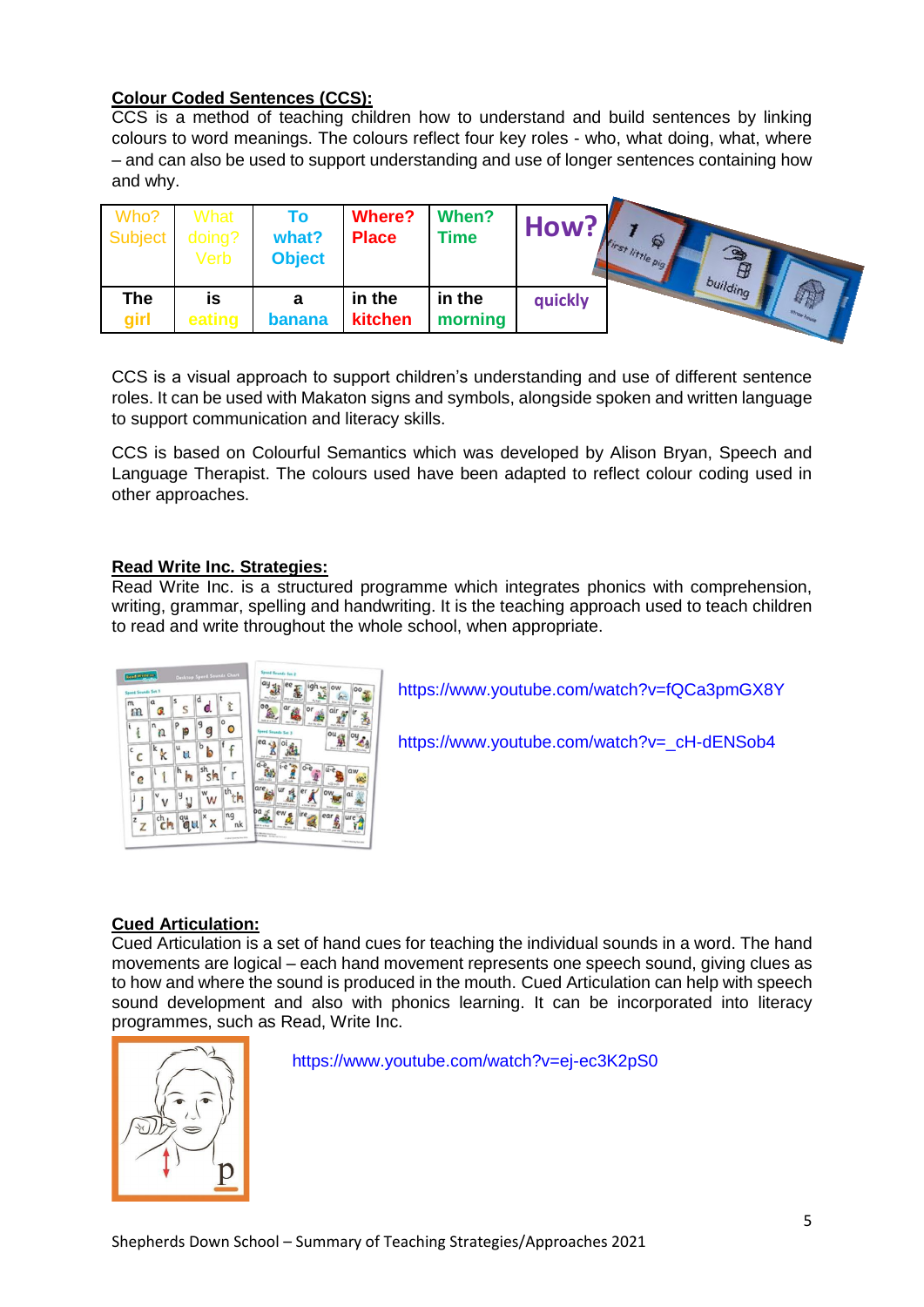### **Sensory Stories:**

The telling of the story is done through stimulating the senses - touch, taste, smell, sight and sounds. There may be a little bit of 'text' a sentence, or even a whole chunk of story, or there may be none at all. Sensory Stories are adaptable and flexible, led by the individual interests and personalities of each child/ group of children.

<https://inclusiveteach.com/2019/07/13/blue-abyss-sensory-story/>

#### <https://www.twinkl.co.uk/search?q=sensory+stories&c=244&r=parent>



### **Treasure Baskets / Basket Play (heuristic learning):**

Heuristic learning is based on children's natural curiosity to explore and discover the world around them. Offering children the room to investigate, ponder, imagine and experiment, educators, parents and carers can support the social, emotional, physical and cognitive development of their young minds and bodies.



 <https://www.youtube.com/watch?v=7RB3-PB7Lcs> <https://www.youtube.com/watch?v=VT5IbaglTSQ> <https://www.youtube.com/watch?v=nXIAs9EaMWc>

### **Food explorers (sensory cookery):**

Primarily aimed at those who have shown some anxieties around food, have a limited diet or ARFID (Avoidant Restrictive Food Intake Disorder) to encourage exploration of a wider range of food items and textures. There is no expectation to eat or taste the foods, although this may just occur as a result of hands-on play, creative activities and exploration. Sessions will take place in a calm and quiet environment supporting the individual children's anxieties